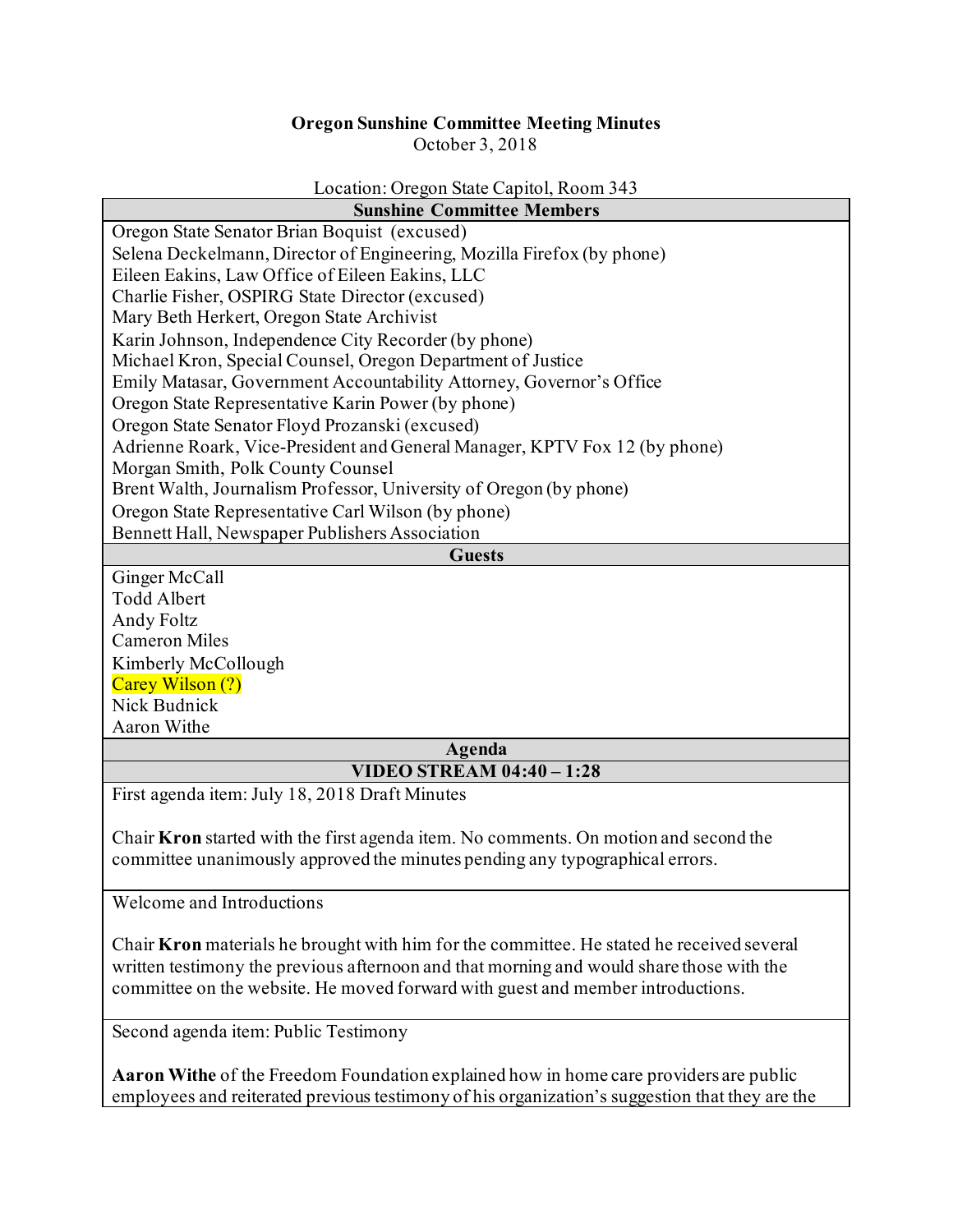cause for the current exemptions. He talked about the work of his organization. He discussed various ways to obtain personal information including through public records. He stated that unions and government see organizations like his as a threat. He suggested that expanding exemptions would directly contradict the Sunshine Committee's mission of creating a more transparent government.

**Tony Schick** of the Oregon Public Broadcasting testified that personal contact information was essential to the pursuit of journalism in the public interest. He gave examples of how access to address, date of birth, employee issued identification numbers, and driver's license numbers were beneficial to his reporting. He explained that having access to this information proved useful to his analyses and, in some cases, forced corrective action.

Chair **Kron** asked if personal contact information obtained for his publications had or would be disseminated. Mr. **Schick** could not say there would never be a case where disseminating the information would be in the public interest, but he didn't believe they have ever published personal contact information.

Ms. **McCall** asked what Mr. **Schick** thought about an opt-out option to not provide personal contact information when filling out a complaint form for individuals with valid retaliation concerns. Although he saw the value in an opt-out option, Mr. **Schick** felt there was also a question of whether people should be held accountable for their complaints and there should be a way to independently vet through the complaints, which is much more difficult if they're anonymous.

**Chair Kron** limited all other questions to committee members only.

Mr. **Smith** commented that he struggled with the concept that if information is available to journalists, it is available to the public. He asked Mr. **Schick** if he saw a distinction between the two. Mr. **Schick** thought that was a tricky distinction to draw. Mr. **Smith** explained that if this was journalists' position, the committee would have to wrestle with whether there is a different standard for access to information by journalists versus access to any member of the public because the public records law was established to create access to everyone despite profession or what the information is being used for. Mr. **Schick** believed there was an implicate distinction and explained that the laws were written in a time where the only people with the ability to disseminate the information were those with a publishing platform versus now where everyone has a publishing platform.

Mr. **Hall** asked Mr. **Schick** if he could provide examples where personal contact information obtained by a journalist, either by himself or another journalist, was published as part of the story. Mr. **Schick** could not think of an.

**Steve Suo**, team leader of the Oregonian's Watchdog and Data Team, speaking on behalf of himself, discussed examples of how journalists use personal identifiable information in their work and how his members use data to inform and build stories they feel are in the public interest. He provided suggestions on what shouldn't be exempt, such as employee ID numbers and added that they do not publish personal information. He concluded that he thought privacy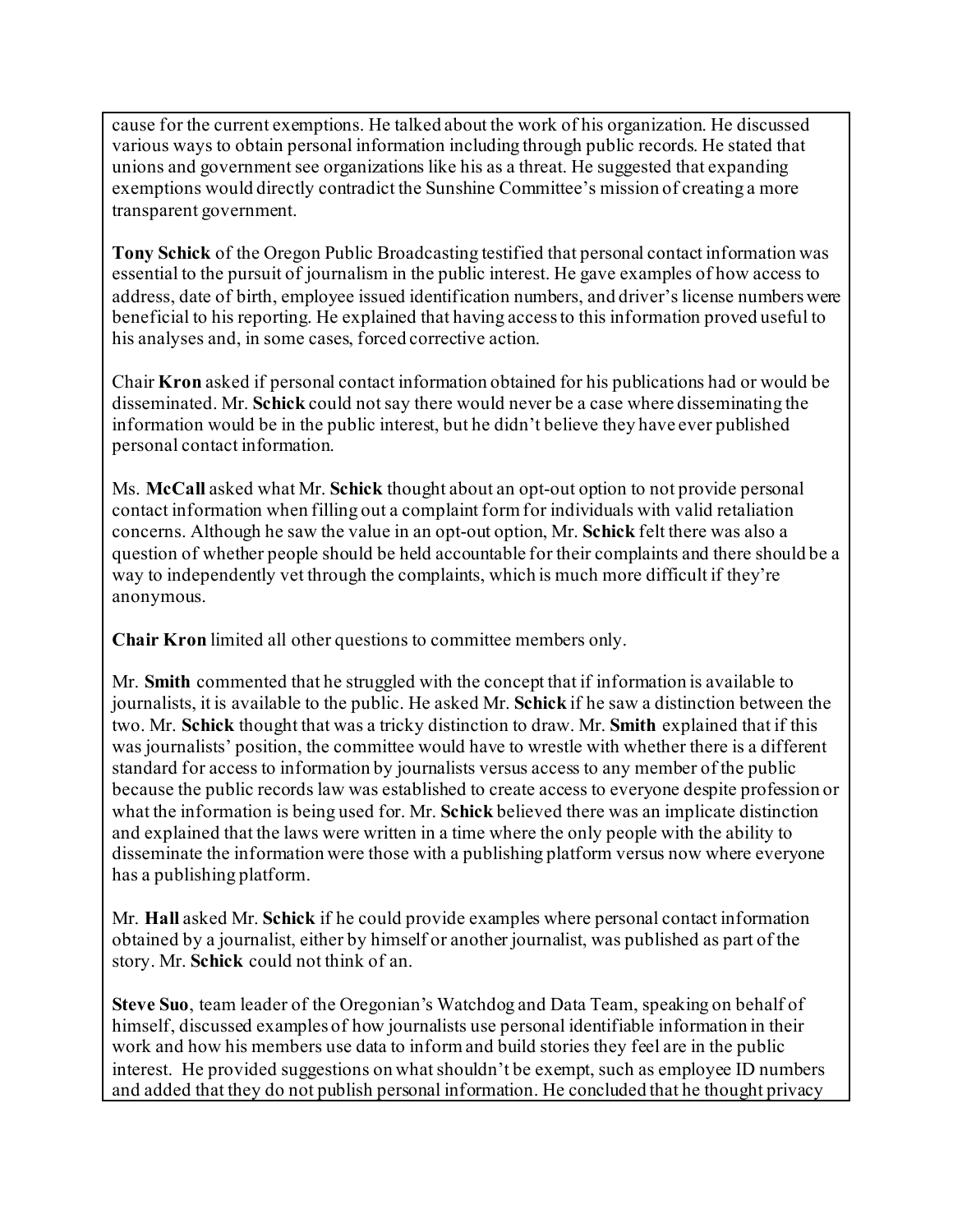was important and there are possible ways to protect it while ensuring that journalists are able to continue their important work in the public interest.

Chair **Kron** stated that it sounded like Mr. **Suo** had specific ideas about what the committee's recommendation might look like that adequately protects privacy while also protecting public interest access to the information for journalism.

Mr. **Suo** responded that many aspects of the law have worked for him on many occasions so in terms of fixes to the law, he wasn't prepared to propose anything concretely. However, he has been exchanging ideas with some of his colleagues. He believed there were positive ways forward and certain exemptions that could be more limited.

Chair **Kron** stated that if Mr. **Suo** came up with suggestions between then and the next meeting, they are accepting written testimony. Suggestions should be submitted by the beginning of November.

**Nick Budnick** of the Portland Tribune, representing the Oregon Territory Chapter of the Society of Professional Journalist, thanked the committee. He stated that journalists used personal information regularly to verify basic facts about individuals. He believed that preserving the public interest balancing test was crucial because it applied to everyone, not just journalists. He strongly disagreed with having an opt-out option because of very good public interest reasons to know who the person is behind the complaint. He gave an example of how the city of Portland gave this option to job applicants and by doing so, limited the public's ability to know who applied for bureau director jobs. This made it impossible to know if job selections were made based on merit or cronyism. Like Mr. **Schick** pointed out, when someone is contacted for comment, whatever the perceived intrusion is minimal. Mr. **Budnick** gave an example of a phone call with an individual who didn't want to talk to him and later thanked him for respecting her refusal. It is his belief that providing an opt-out option would be very dangerous to the public's knowledge.

Chair **Kron** discussed his struggle to understand why current exemptions treat different people differently. He asked Mr. **Budnick's** opinion on whether or not he felt there were legitimate reasons for treating people differently, depending whose information was being sought. Mr. **Budnick** said he would need to discuss that with his organization.

**Joy Roman**, a homecare worker, introduced herself as a survivor of domestic violence. She described the steps she took to protect her children from her abuser. Subsequently, the Oregonian published information about her daughter, including where she went to school and pictures, without her permission. She stated that this put her daughter at risk of being killed by her abuser. When she complained she received only an apology and an 8x10 picture. After that incident, she pulled her children from public school and homeschooled them. She described individuals being harassed by organizations like the Freedom Foundation who gain access to their personal information and stated it was getting out of control. She wanted the committee to keep in mind that this isn't only about businesses or individuals who think they have the right to personal information, but also about all Oregonians who really need the protection.